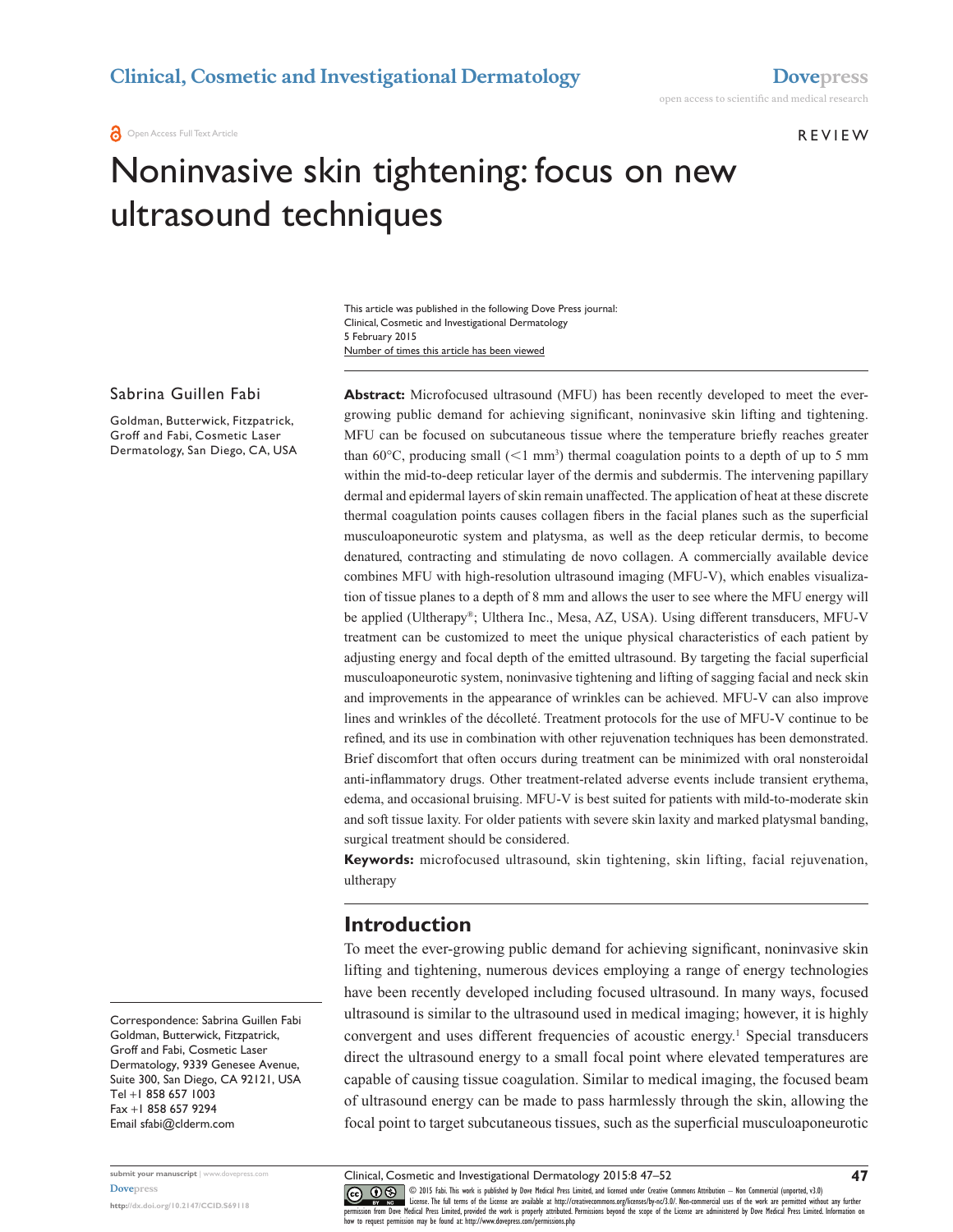system (SMAS), where protein around the focal point will reach over 65°C and be denatured within milliseconds.<sup>2</sup>

A distinction must be made between the two primary types of focused ultrasound used in medicine.<sup>3</sup> As its name implies, high-intensity focused ultrasound (HIFU) uses high-energy ultrasound and is used primarily for medical applications, such as nonsurgically ablating tumors.<sup>4</sup> HIFU can also be used to ablate adipose tissue for body contouring. For example, HIFU used for ablating adipose tissue uses 47–59 J/cm2 of energy, a frequency of about 2 MHz, and a focal depth<sup>5</sup> of  $1.1-1.8$  cm to ablate subcutaneous fat and achieve a reduction in body circumference.6,7

In contrast, microfocused ultrasound (MFU) uses much lower ultrasound energy to treat the superficial layers of the skin. MFU uses  $0.4-1.2$  J/mm<sup>2</sup> of energy, a frequency of 4–10 MHz, and a focal depth of only 1.5–4.5 mm.<sup>8</sup> Despite its lower energy, MFU is capable of heating tissue to greater than  $60^{\circ}$ C, producing small ( $\leq 1$  mm<sup>3</sup>) thermal coagulation points to a depth of up to 5 mm within the mid-to-deep reticular layer of the dermis and subdermis while sparing overlying papillary dermal and epidermal layers of skin.9

The action of HIFU involves thermal as well as cavitation to cause cell disruption and cell death. The injury that occurs when HIFU is applied to living tissue is the result of a thermomechanical process. As the name implies, this involves two distinct but inseparable mechanisms. The ultrasound energy which is absorbed by tissue causes molecular vibrations resulting in heat generation and a rapid rise in temperature at the focal zone. Additionally, the repeated compressions and rarefactions that occur as waves of ultrasound propagation through living tissue result in powerful shear forces. On a cellular level, this microscopic shearing motion results in frictional heating.<sup>10</sup> In living tissue, these repeated compressions and rarefactions cause microscopic bubbles that form in biological fluids to grow in size, and oscillate until they eventually implode. High temperatures can occur inside the bubbles, and the forces caused by collapsing bubbles can cause cell death through mechanical processes.2

MFU relies only on heat to achieve its effects on tissue. The goal is to elevate the local temperature to at least 65<sup>o</sup>C, the temperature at which collagen contraction begins to occur.11 By targeting highly focused ultrasound energy in discrete areas within dermal and subdermal tissues, MFU causes discrete thermal coagulation points while sparing adjacent nontarget tissues.<sup>9,12,13</sup> In addition to local coagulation, the application of heat causes collagen fibers in the subcutaneous fat layer to become denatured and contract.14 This occurs by breaking intramolecular hydrogen bonds causing the chains of collagen to fold and assume a more stable configuration resulting in shorter, thicker collagen. In addition, de novo collagen formation occurs within the areas of thermal tissue coagulation and new viscoelastic collagen forms, resulting in the lifting and tightening of lax skin. The development of MFU enables targeting the facial SMAS, a fan-shaped structure that covers the face<sup>15</sup> and connects the facial muscles with the dermis.<sup>16</sup> The net result is noninvasive tightening and lifting of sagging facial and neck skin and improvements in the appearance of wrinkles.17 Recently, MFU has also been applied to improve lines and wrinkles of the décolleté.

Treatment with MFU can be customized to meet the unique physical characteristics of each patient by adjusting energy and focal depth of the emitted ultrasound. These options differ in their geometric focus and wavelength configurations, whereby the depth and quantity of energy delivered during treatment can be varied for a desired effect within the target tissue layer. Currently available transducers emit frequencies of 10.0 MHz, 7.0 MHz, and 4.0 MHz with focal depths of 1.5 mm, 3.0 mm, and 4.5 mm, respectively. Two narrow 10 MHz/1.5 mm and 7.0 MHz/3.0 mm transducers are also available<sup>18</sup> to allow for energy deposition in smaller anatomical regions that are harder to reach with larger transducers. Together, these transducers can be used in combination to target the dermis (1.5 mm), deep dermis (3.0 mm), or the subdermal tissues (4.5 mm) including the SMAS layer.

A commercially available MFU device is also capable of high-resolution ultrasound imaging (MFU-V), which enables visualization of tissue planes to a depth of 8 mm and allows the user to see where the MFU energy will be applied (Ultherapy®; Ulthera Inc., Mesa, AZ, USA).18 Each handpiece uses high-resolution ultrasonography that is capable of clearly imaging the targeted facial anatomy, including skin, subcutaneous fat, and SMAS, facial musculature, and the underlying bone. This ensures treatment at the proper depth and allows avoidance of inadvertent treatment of nontarget tissue, such as bone and larger blood vessels. The imaging also allows the operator to ensure proper acoustic coupling between the transducer and skin before the application of MFU energy.

## **Efficacy of MFUS**

After preclinical studies demonstrated the ability of MFU to reach the SMAS $9,19$  and cause tissue contraction,<sup>12</sup> a clinical trial assessed the ability of this MFU-V device to tighten the brow by treating the full face and neck.<sup>8</sup> Subjects were medicated with topical anesthetic, and MFU-V was applied

**48**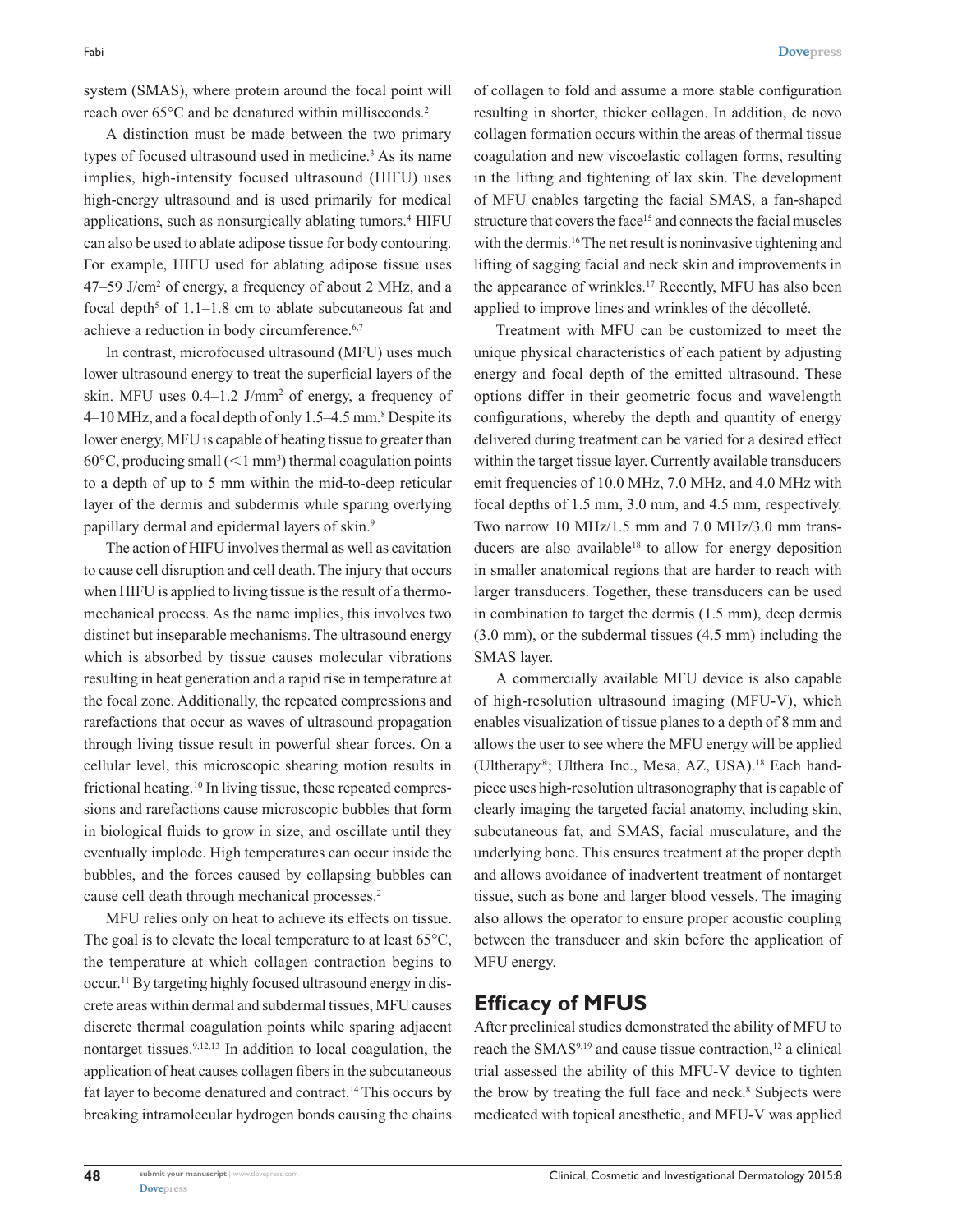to the forehead, temples, cheeks, submental region, and side of neck using three transducers emitting 4 MHz and 7 MHz at a focal depth of 4.5 mm and 7 MHz at a focal depth of 3.0 mm. Among the evaluable subjects (N=35), 90 days after treatment, 30 (86%) were judged by blinded observers to show clinically significant brow-lift with a mean elevation in eyebrow height of 1.7 mm. In the author's personal experience, MFU-V is an ideal treatment in a number of anatomic regions, as different facial and nonfacial areas have a wide range of thicknesses, allowing one to target both cutaneous layers in the skin, such as the reticular dermis, and fibromuscular layers, such as the submuscular aponeurotic system on the face and superficial fibromuscular tissue-encasing muscles on the body.

Among patients treated on the neck in one study  $(N=70)$ , quantitative assessment indicated that 72.9% of subjects achieved a visible tissue lift of  $\geq$ 20.0 mm<sup>2</sup> of the submental area.20 A blinded assessment of baseline and 3-month posttreatment photographs determined that 68.6% of subjects had improvement in the submental and neck areas, and an improvement in the appearance of their face and neck was perceived by 67% of treated subjects.

The beneficial effects of MFU-V are also very durable. To evaluate the safety and efficacy of MFU-V for noninvasive treatment of facial and neck skin laxity, women treated with MFU-V on the face and upper neck were assessed in our practice.<sup>21</sup> Among patients evaluated at 180 days (N=45), physician Global Aesthetic Improvement Scale (GAIS) scores revealed that 77.7% patients achieved improvement, and subject GAIS scores showed that 77.8% of subjects perceived improvement (Figure 1). Based on blinded reviewer assessments, 67% of subjects showed improvement in appearance at 180 days.

The efficacy of MFU-V treatment is improved when multiple treatment passes are used.<sup>22</sup> In one study, areas of



**Figure 1** XX-year-old female; one MFU-V treatment to full face and full neck; total treatment lines are XXX; 8 months later. **Abbreviation:** MFU, microfocused ultrasound.

the face and neck were treated with a 4 MHz and 4.5 mm transducer followed by a 7 MHz and 3.0 mm transducer. Among the evaluable patients  $(N=10)$ , two blinded clinicians determined that eight showed clinical improvement 90 days after treatment, while nine subjects reported improvement. The beneficial effects of dual-depth treatment passes with MFU-V for tightening and lifting of cheek tissue, improving jawline definition, and reducing submental skin laxity were further demonstrated in a large prospective study.<sup>23</sup> Among evaluable subjects, at 90 days posttreatment (N=93), blinded reviewers reported improved skin laxity in 58.1%, and quantitative assessments revealed improved skin laxity in 63.6%. At day 90, 65.6% of patients perceived improvement in the skin laxity of the lower half of their face/neck.

A further refinement is treating patients with MFU-V at two treatment depths and also varying vector direction of treatment lines and total applied energy. Using the same energy output, one study reported that 15 vertically oriented treatment lines in both 3.0 mm and 4.5 mm tissue depths produced significantly greater lifting than 15 horizontally placed treatment lines in the opposing brows and marionette lines.24 Overall, sites receiving treatment lines and higher energy at dual depths produced significantly greater lifting. In the author's experience, dual-depth treatment is always performed. The number of total lines per treatment are customized to the patient depending on their baseline laxity (Figure 2), with patients showing mild laxity typically receiving 500–600 lines for a full face/upper neck treatment, patients with moderate laxity receiving between 600 and 700 lines, and those with severe laxity necessitating the manufacturer-recommended protocol that calls for approximately 800 lines. One vector per cheek is typically delivered, utilizing 15 vertically oriented treatment lines.

MFU-V has also been used off-label as an effective procedure for improving infraorbital skin laxity. Because the skin around the eye is relatively thin, a 7.0 MHz and 3.0 mm focal depth transducer was used in one report to deliver a single pass over the area to generate thermal coagulation points spaced approximately  $3.0-5.0$  mm apart<sup>25</sup> and assessed after 6 months. Based on objective assessments, 13/15 subjects (86.7%) were Improved or Much Improved, and based on subjective assessments, all 15 (100%) were Improved or Much Improved. In a similar study, MFU-V was used to correct lower eyelid laxity.<sup>26</sup> In that report, a 1.5 mm probe was used to tighten loose eyelid skin and the deep dermis, and a 3.0 mm probe was used to tighten the orbicularis oculi muscle and the orbital septum. Using computed tomography, the mean (standard deviation [SD]) change in the distance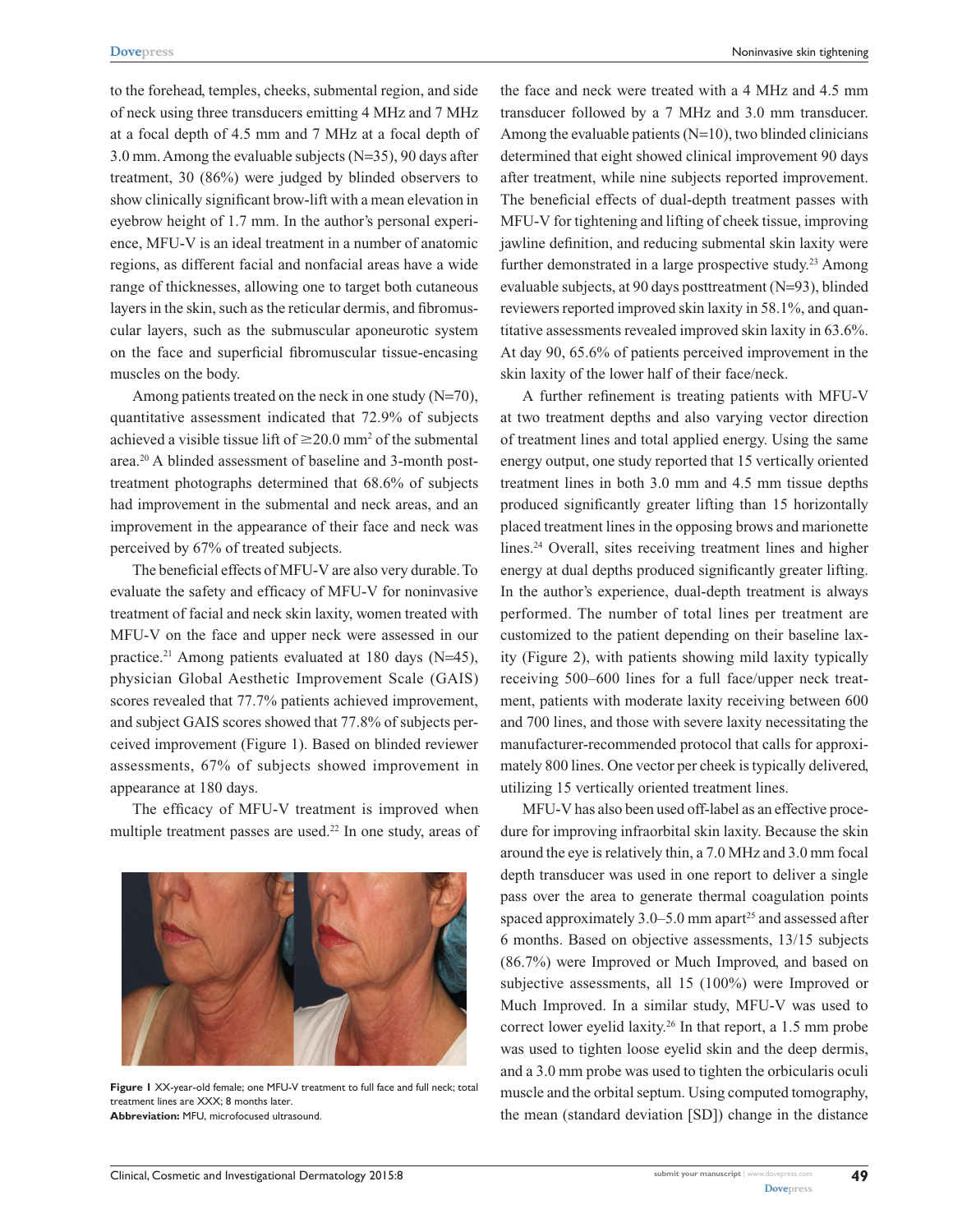#### **Customizing treatment**



**Figure 2** Customizing treatment depending on laxity severity.

from a line between the most inferior point of the supraorbital rim and the most superior point of the infraorbital rim to the most protruding point of the orbital septum was 0.51 (0.23) for the right eye and 0.54 (0.17) for the left eye. It is important to always stay on bone when treating periorbitally as the ultrasound waves will bypass any protective eye shield and can cause corneal injury.

Aging skin is characterized by several independent changes including the breakdown of collagen, redistribution of subcutaneous fat, and resorption and posterior remodeling of maxillary bone. As no single treatment can correct these changes, a combination of techniques is required, such as intense-pulsed light (IPL), poly-l-lactic acid (PLLA), and MFU-V.<sup>27</sup> IPL treatments are performed first, followed by MFU-V and finally PLLA implantation. When IPL and MFU-V are performed on the same day, they are performed prior to PLLA injections to avoid possible blood contamination of the IPL crystal or using ultrasound transducers, which are for multi-patient use. In addition, we suggest that IPL should be performed prior to MFU-V because the mild-to-moderate erythema caused by MFU-V may cause greater IPL energy absorption and possibly a greater likelihood of adverse events.

The currently available MFU-V device was cleared by the US Food and Drug Administration in 2009. Since that time, the use of MFU-V in cosmetic medicine continues to grow. Numerous studies have reported on the safe and effective use for tightening and lifting lax skin in other anatomical regions. These include the neck,<sup>20</sup> upper arms,<sup>28</sup> thighs,<sup>28</sup> and knees.<sup>28,29</sup>

Recently, the safety and efficacy of MFU-V for treating décolletage laxity and rhytids were evaluated.<sup>30</sup> Using a

validated 5-point photonumeric scale, $31$  subjects with moderate-to-severe rhytids (N=24) were treated with MFU-V. The was a significant improvement in rhytids over time, with 46% and 62% of subjects showing a 1- to 2-point improvement after 90 days and 180 days, respectively (for each,  $P<0.0001$ ). Mean (SD) midclavicular-to-nipple distance decreased from 20.9 (1.57) cm to 19.8 (1.50) cm and 19.5 (1.59) cm, at days 90 and 180, respectively (for each,  $P<0.0001$ ). At day 90, 100% were improved based on subject GAIS scores, and 96% were improved based on physician GAIS scores (for each, *P*<0.0001). The results were the same after 180 days. All subjects were Satisfied or Very Satisfied with the results they achieved. Following the results of a similarly designed pivotal study of 125 subjects,<sup>32</sup> the MFU-V device received Food and Drug Administration clearance to noninvasively treat the chest to improve lines and wrinkles of the décolleté in July 2014.

## **Safety of MFUS**

The most commonly reported adverse event associated with MFU-V is brief discomfort during the treatment session. In one study, mean procedural pain scores for the cheek, submental, and submandibular regions were 5.68, 6.09, and 6.53, respectively, based on a visual analog scale from 0 (no pain) to 10 (maximal pain).<sup>23</sup> Subjects in one study  $(N=36)$ reported pain scores of 3–4, except for five subjects (13.8%) reporting scores  $\geq 7$ , but all completed the treatment.<sup>8</sup> In one small study, the pain reported during MFU-V was not significantly different than pulsed dye laser or radiofrequency skin-tightening devices.33 Suggestions for minimizing treatment-related discomfort include pretreatment with oral acetaminophen or an oral nonsteroidal anti-inflammatory

**50**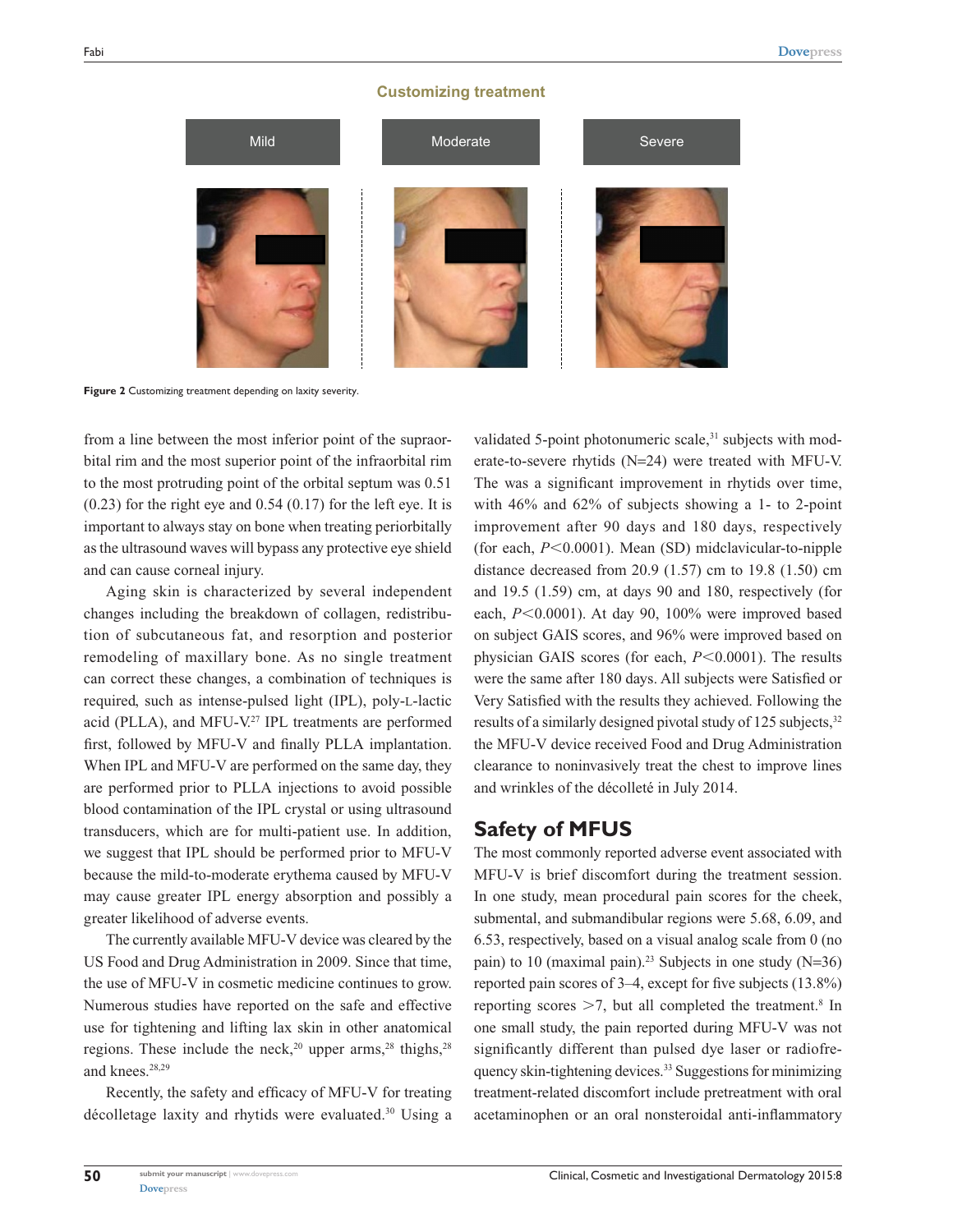drug (NSAID) such as ibuprofen or ketorolac and applying treatment using the lowest feasible energy setting.<sup>34</sup> Attempts to decrease treatment discomfort with topical lidocaine<sup>35</sup> and narcotic analgesics<sup>36</sup> proved to be no more effective than NSAIDs when using the deeper transducers (3.0 mm and 4.5 mm); however, topical anesthetics can be effective when using the 1.5 mm transducer. In the author's practice, 10% of patients typically only receive topical application of 23% lidocaine/7% tetracaine 60 minutes prior to the procedure, and 15% also receive an oral diazepam (5–10 mg) 30 minutes before treatment, but the majority of patients receive a combination of topical anesthesia, oral diazepam (5–10 mg), and an intramuscular injection of 50–100 mg of meperdine and 50 mg of hydroxyzine 30 minutes prior to treatment.<sup>21</sup> Other reported MFU-V-related adverse events include transient erythema, edema, and occasional bruising.<sup>8,22,25,37</sup> Uncommon events include post-inflammatory hyperpigmentation 1 month posttreatment, muscle weakness,<sup>34</sup> transient numbness,<sup>24,38,39</sup> and striated linear skin patterns or wheals.<sup>8,23,24,34,38</sup> These wheals appear to be due to poor treatment technique and are more likely to be associated with the use of the 3 mm and 1.5 mm transducers.34 Even when MFU-V is combined with other treatment modalities, the recent report by Friedmann et al confirmed the safety and enhanced efficacy of utilizing all three rejuvenation techniques, often in a single session. $27$ 

## **Patient selection**

There are relatively few absolute contraindications to the use of MFU-V. These include infections and open skin lesions at the target treatment area, active severe or cystic acne, and the presence of active metallic implants such as pacemakers or defibrillators in the treatment area. Precautions include treatment directly over keloids, implants, permanent dermal fillers, and the presence of factors that could alter or impair wound healing such as smoking.<sup>40,41</sup>

Although not everyone will achieve esthetic benefit from MFU-V, patient satisfaction will be increased by proper patient selection and setting realistic expectations. MFU-V is best suited for patients with mild-to-moderate skin and soft tissue laxity. An ideal patient is younger with normal wound healing because the clinical response to MFU-V treatment is partly dependent on de novo collagen synthesis and the so-called wound healing response.<sup>41</sup> Patients with greater age or worsening photodamaged skin, skin ptosis/laxity, and platysmal banding skin may require higher energy density during a single treatment or more than one treatment to achieve maximum benefit.40 Older patients with extensive photoaging, severe skin laxity, marked platysmal banding, and a very heavy neck are not good candidates for treatment with MFU-V and should be recommended for surgical treatment.<sup>34</sup>

There is no apparent association between clinical improvements and age, Fitzpatrick skin type, alcohol intake, or major illness.21 In one study, outcomes were better in patients with  $\text{BMI} \leq 30 \,\text{kg/m}^2$ <sup>23</sup> No change was detected in more than half of the patients whose BMI exceeded 30 kg/m<sup>2</sup>.

## **Conclusion**

MFU has been recently developed to meet the public demand for achieving significant, noninvasive skin lifting and tightening. The application of MFU in small discrete thermal coagulation points within the mid-to-deep reticular layer of the dermis and subdermis causes collagen fibers to contract and stimulates de novo collagenesis. Tightening and lifting of sagging facial and neck skin and improvements in the appearance of wrinkles can be achieved by targeting the facial SMAS and platysma. Combining MFU with high-resolution ultrasound imaging (MFU-V) allows the user to visualize where the MFU energy will be applied. By using transducers with different energy output and focal depth, MFU-V treatment can be customized to meet the unique physical characteristics of each patient. MFU-V is best suited for patients with mild-tomoderate skin and soft tissue laxity.

# **Acknowledgment**

The author acknowledges the editorial assistance of Dr Carl Hornfeldt during the preparation of this manuscript.

# **Disclosure**

The author is a consultant for Ulthera, Inc. The author reports no other conflict of interest in this work.

## **References**

- 1. Kim YS, Rhim H, Choi MJ, Lim HK, Choi D. High-intensity focused ultrasound therapy: an overview for radiologists. *Korean J Radiol*. 2008;9:291–302.
- 2. Dubinsky TJ, Cuevas C, Dighe MK, Kolokythas O, Hwang JH. Highintensity focused ultrasound: current potential and oncologic applications. *AJR Am J Roentgenol*. 2008;190:191–199.
- 3. Sklar LR, El Tal AK, Kerwin LY. Use of transcutaneous ultrasound for lipolysis and skin tightening: a review. *Aesthetic Plast Surg*. 2014;38(2): 429–441.
- 4. Orsi F, Arnone P, Chen W, Zhang L. High intensity focused ultrasound ablation: a new therapeutic option for solid tumors. *J Cancer Res Ther*. 2010;6:414–420.
- 5. Gadsden E, Aguilar MT, Smoller BR, Jewell ML. Evaluation of a novel high-intensity focused ultrasound device for ablating subcutaneous adipose tissue for noninvasive body contouring: safety studies in human volunteers. *Aesthet Surg J*. 2011;31(4):401–410.
- 6. Fatemi A, Kane MA. High-intensity focused ultrasound effectively reduces waist circumference by ablating adipose tissue from the abdomen and flanks: a retrospective case series. *Aesthetic Plast Surg*. 2010;34: 577–582.